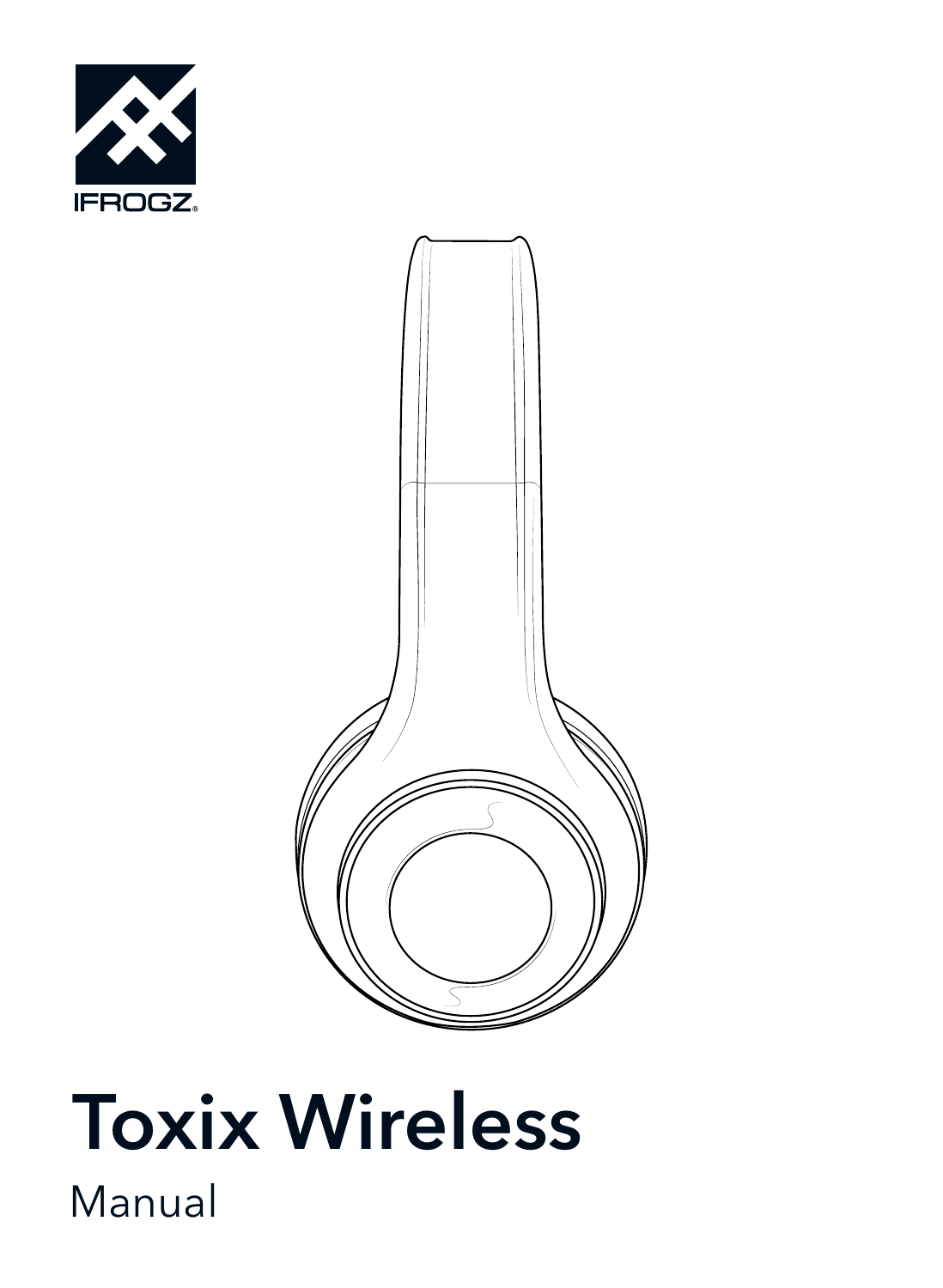1 2

#### Introduction

Keep your music and calls easily within reach with IFROGZ Toxix Wireless headphones. Here's how to get the most out of them.

## Power and Pair

- 1. To turn your Toxix on, press and hold the large multi-purpose Power/Play button on the outside of the right ear piece for six seconds until the LED flashes blue and red, indicating pairing mode. The next time you turn your headphones on, they will sync immediately.
- 2. Ensure your device's Bluetooth® connection is on and select "IFROGZ Toxix Wireless." Complete any additional pairing steps based on your device. A tone will sound and the LED will remain blue when your device are successfully paired.
- 3. To turn your headphones off, press and hold the Power button for three seconds. A tone will sound and the LED will go dark, indicating that your headphones have powered off.

| I<br>× |              |
|--------|--------------|
|        |              |
|        | ٦<br>I<br>۰. |

## Play Music

- 1. Press the large multi-purpose Power/Play button on the outside of the right ear piece to begin playing your music.
- 2. While your music is playing, press the Power/Play button quickly to pause. Press Power/Play again to resume your music.
- 3. Press the Volume Up + or Volume Down button to control your audio volume.
- 4. Press the Track Forward button > to move to the next track on your playlist. Press the Track Back button < to start a track again. Press the Track Back button < twice to move the previous track.

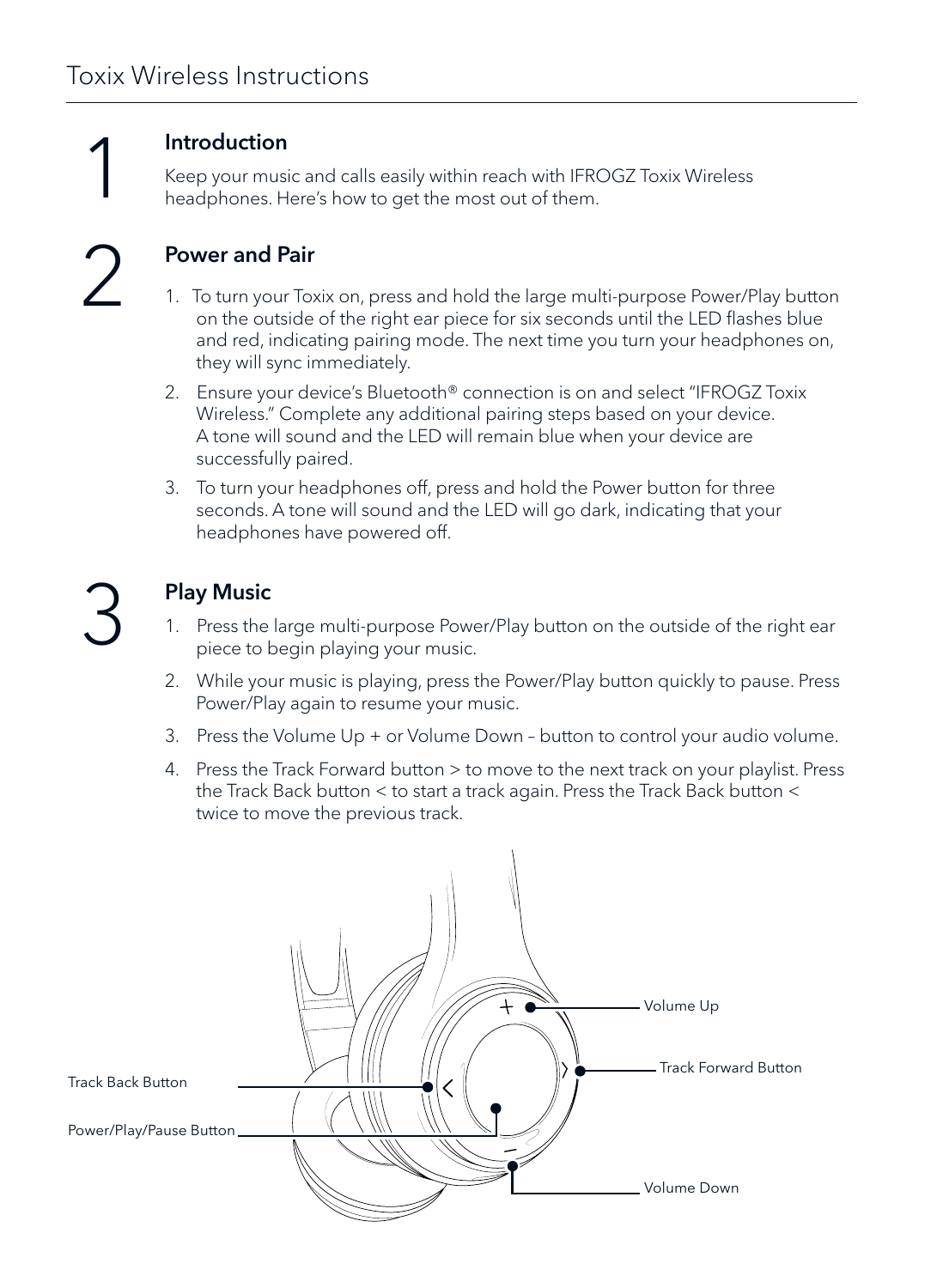

## Take Calls

- 1. Press the Power/Play button to answer an incoming call.
- 2. Press and hold the Power/Play button for three seconds to send an incoming call to your voicemail.
- 3. Press the Power/Play button during a call to disconnect.

5

### Charge

To get the most out of your IFROGZ Toxix Wireless headphones, we recommend charging them for at least two hours before using them for the first time. To charge your Toxix, connect the micro USB end of the charging cable to your preferred USB outlet. The LED will light red while your headphones are charging and turn blue when they are fully charged.